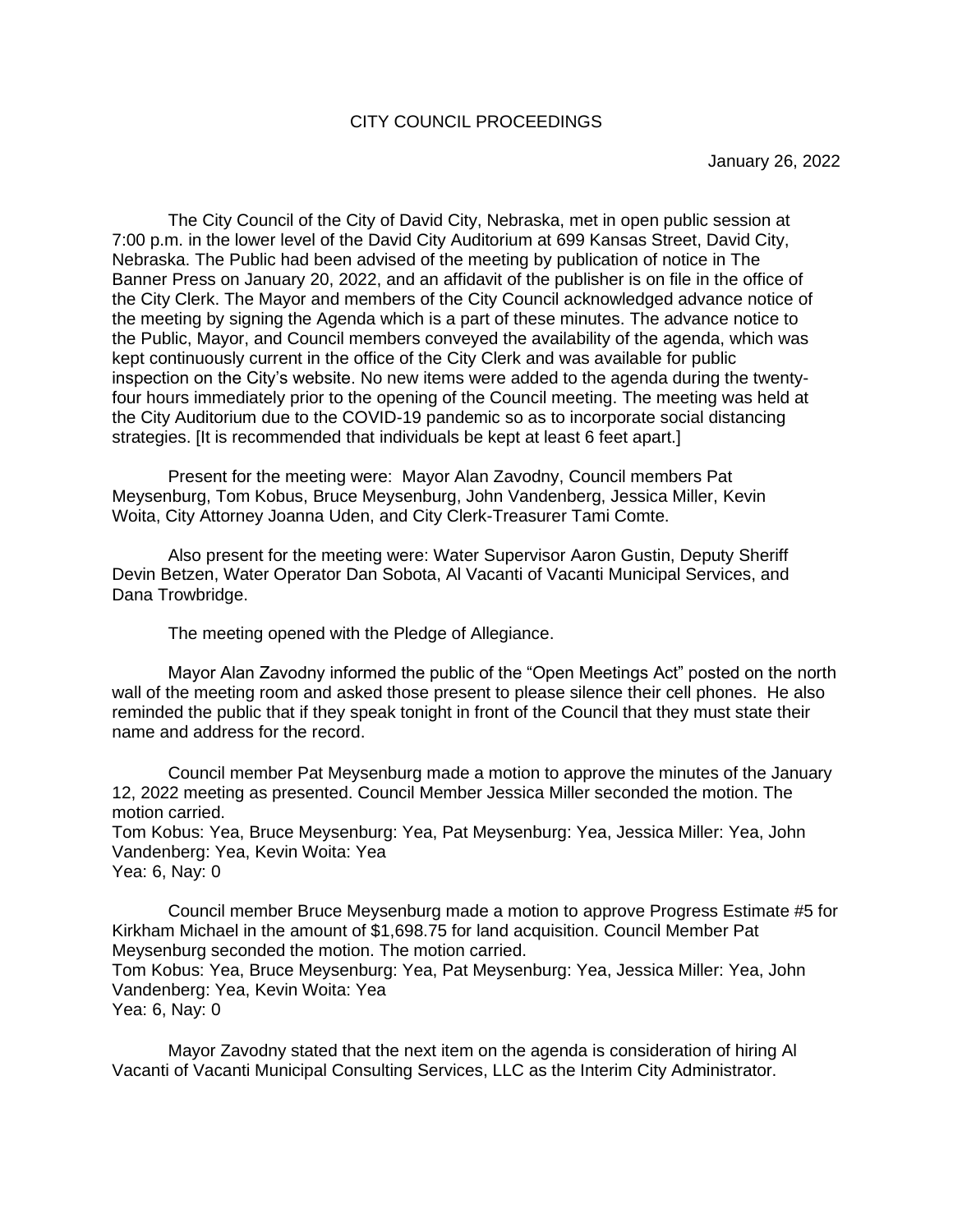Al Vacanti of Vacanti Municipal Consulting Services, LLC introduced himself and said, "Would you like me to give a background?"

Mayor Zavodny said, "Yes, please."

Al Vacanti said, "I retired in September of 2019 as the Administrator/Clerk-Treasurer of Wisner, Nebraska. Prior to that I had served in the same capacity as the first City Administrator in Scribner. I started my career in City government in 2005 as a City Manager in Chadron and then after a short stay there, I went up to Wisconsin. My last year I also served as President of the Nebraska City Managers Association and loving the business and the profession, I still wanted to maintain an opportunity to, perhaps, serve other communities on an interim basis in different capacities. I saw that you were still in search of a City Administrator to succeed Clayton so I reached out to Tami and said that I'm still here and this is what I'm doing and so I believe that she presented it to the mayor for consideration and that's why I'm here tonight. What I would probably propose, I know that I presented you with a draft and after looking at it and after thinking about it, rather than do it this way, instead of 22 hours, come here at 8:30 a.m. to 4:30 a.m., Tuesday through Thursday, because I have other commitments on Mondays and Fridays and weekends, especially through the 5<sup>th</sup> of March. The last week of March and the first week of April I would not be available. My daughter is retiring after twenty years in the Air Force and I am going to be there in South Carolina for her retirement ceremony. I was just kind of reaching out to Tami about what kind of projects and I understand having served in the capacity wearing all three hats, any one of the hats that are worn have a full plate for forty hours and I thought if there is something that I can do to help you move some projects along while you continue your search for a full-time successor, I would like to have that opportunity. I still thoroughly enjoy any opportunity to bring something of value to a community and I understand that you've got a few things that are on the radar and maybe kind of just in a holding pattern at this point, whether it be a turn lane on Highway 15 or some other projects. So, real quick background too, in the last five and a half years in Wisner and in Scribner as well, I was involved with the CDBG grant for a downtown redevelopment and for the last few years in Wisner we remodeled the auditorium. I was involved, with the Mayor and Council's understanding, I was in the process of working on succession planning, so I was training people to step in after my retirement, so it made it possible for me to do some things. I did raise one million out of the \$1.1 million to remodel the auditorium through grants and state programs and donations. I raised another roughly eight hundred thousand out of nine hundred thousand to do the parks improvements. I presented something but there might be a tweak here and there with hours, so it would be roughly twenty-one hours per week, and I would commute from Omaha and get here about 8:30 and leave at 4:30 and still be able to drive while it's still light out. That would give you about seven full hours a day and if you wanted me here on the second and fourth Wednesdays for Council meetings, I could be here for that, as well."

Mayor Zavodny said, "I have questions. There's no question that your experience could be beneficial to us. Have you done anything with workforce housing?"

Al Vacanti said, "We were in discussion but that was a separate organization in Wisner that was kind of involved with the housing and they were doing some work. I would sit in there as an ex officio, as a representative of the City and watched. They were getting some TIF to do a housing project up there and there was a program that were tax incentivized investments that allowed people to come in and it allowed the Clerk now, the gal that followed me, it allowed her daughter, who is a single parent, she's paying like \$600…"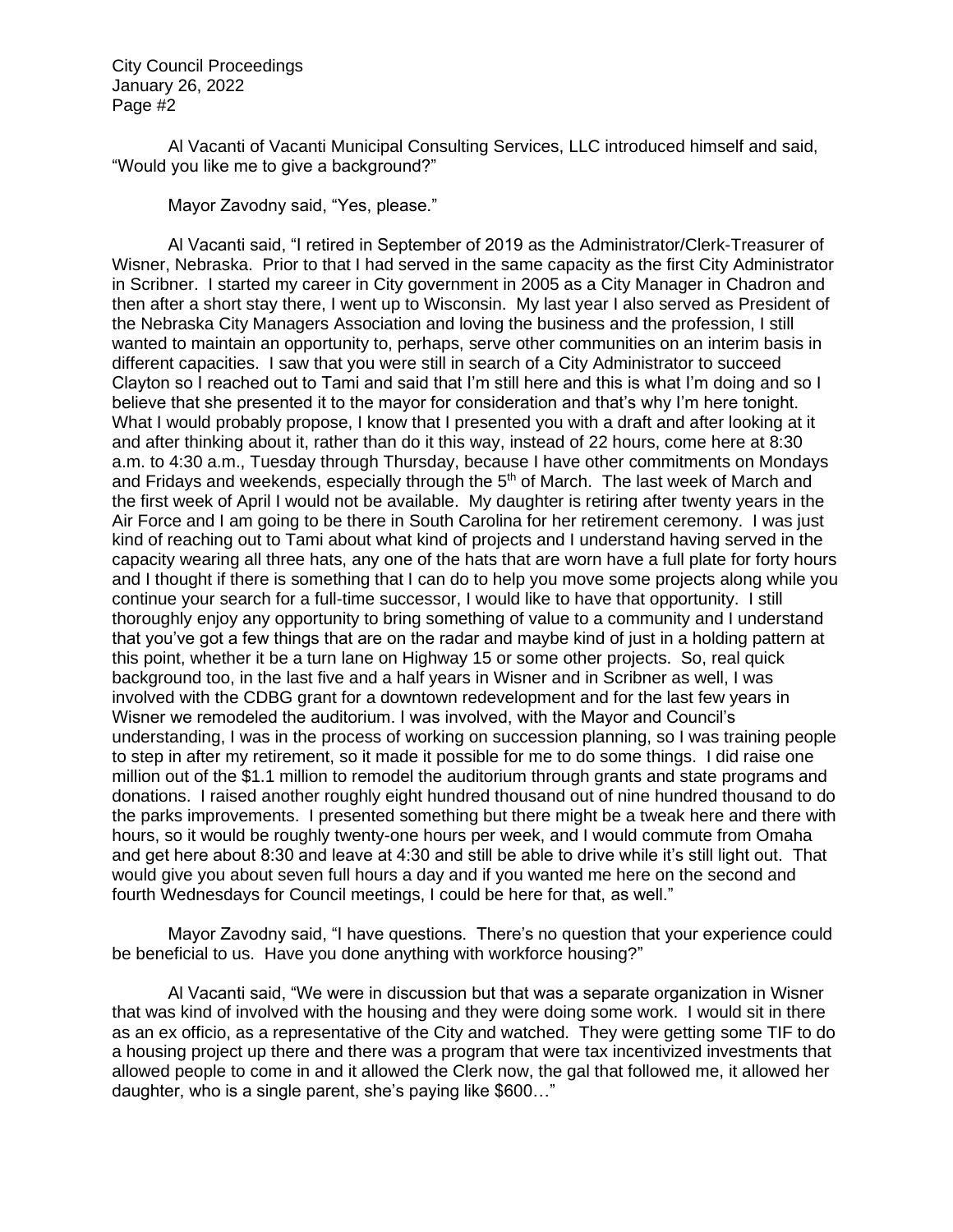Mayor Zavodny said, "That was probably more of a subsidized low-income program."

Al Vacanti said, "It was rent-to-own. If she lived there for fourteen years, she could buy it for nickels on the dollar. I would be working with your development district on some of that with the Department of Economic Development. Have you had some contact with them that needs to be followed up on?"

Mayor Zavodny said, "Our biggest problem right now to summarize it is that we are juggling fifteen balls in the air right now. There's stuff over here and over here and over here. Here's where the hard questions come. Having experience helps us tremendously but how much good could you really do us because hitting the ground running is something that we need, frankly right now and the learning curve would be pretty steep and for the amount of time that you're going to give us and balancing that would be the first thing that come to my mind."

Al Vacanti said, "I would probably answer and say that the first three days, the first week that I would be working with you would be spent trying to go through some files and getting an understanding of where certain issues and projects are at and who have been the contact people and reaching out to them and try to explain to them where I'm at and how I'm trying to help and my intention is to move the things as fast as I possibly can effectively for the City. If I can't do it, one of the things that is in there is to give me notice and say that it's not working like we had hoped. I don't want to have put anybody in that position to have that happen."

Mayor Zavodny said, "I appreciate being up front, but you have to be gone to your daughter's thing and you should be gone to that. What I would like to propose is, unless there's more that you want to share with us, that maybe sometime over the next couple of weeks that we could sit down and maybe probe a little further to see if this is something that is worth your time and our time to consider."

Al Vacanti said, "One of the first things that I would do would be with the knowledge of you and the Council members would be, maybe even on the first day, to sit down, like I did when I was first hired in a permanent position is to sit down on the first day to meet with the department heads briefly and say I'm going to be here and I need your help. Bring me up to date as quickly and thoroughly as you can so that I can be productive for you so I can have enough working knowledge of what is going on. I'm not going to try to invent a wheel when there's a wheel already there that you just have to put in motion again. I'm going to expect and need communication from everybody as far as where things are at and what I get, followed by whatever is in the files and what I can pull out of that and ask questions. That's when I can become effective. It wouldn't start for a couple of weeks but then you'd have five or six weeks and then I would be available to come back after that. If you haven't secured a candidate for the position, I could come back, and we could extend the time."

Mayor Zavodny said, "That process could end as quickly as our next meeting. We do have some applicants. We just haven't identified that candidate yet. Are there any questions for Al of how it would work if we did decide to go this route? I certainly appreciate you being willing to share but there are certainly some challenges with being able to get up to speed and what we need and if it's worth it for the timeframe. If we're looking for a year and a half for an administrator, then that's a different discussion. We'll try to meet in the next few weeks and try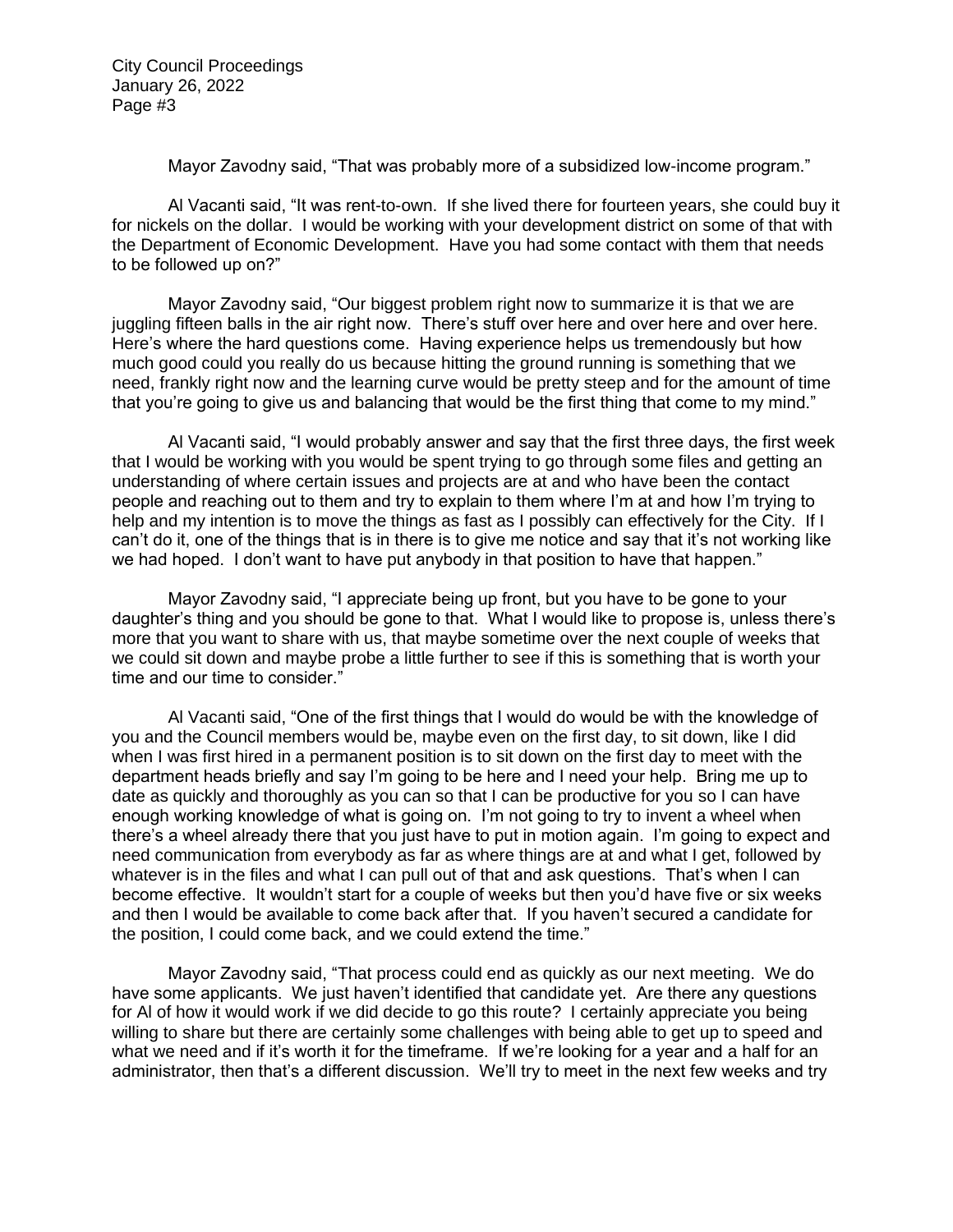to come to an understanding of what you think things would look like and some things that we're working on and see if you have experience in those areas."

Al Vacanti said, "Let's do that. I would be available at the end of April and beyond, if necessary."

Mayor Zavodny said, "Thank you for coming and if anyone has any questions you have one last chance. Thanks for coming and sharing your information with us."

Mayor Zavodny stated that the next item on the agenda was consideration of Resolution No. 2-2022 updating the baseball/softball rental fee schedule.

Mayor Zavodny asked City Clerk Comte is she knew anything about this.

City Clerk Tami Comte said, "I handed out what Will put together for you. He feels like we need to lower the hourly rental rate but raise the game charges. His reasons are what he wrote down. He would be here tonight, but he is at volleyball league which is upstairs right now."

Mayor Zavodny said, "That's good. We're utilizing our facilities. Is it the association that is paying this or do families pay it if they have a practice?"

City Clerk Tami Comte said, "I think that it is groups that rent the field."

Council member Bruce Meysenburg made a motion to Pass and adopt Resolution No. 2- 2022 updating the baseball/softball field rental fee schedule. Council Member Pat Meysenburg seconded the motion. The motion carried.

Tom Kobus: Yea, Bruce Meysenburg: Yea, Pat Meysenburg: Yea, Jessica Miller: Yea, John Vandenberg: Yea, Kevin Woita: Yea

Yea: 6, Nay: 0

(This space left intentionally blank)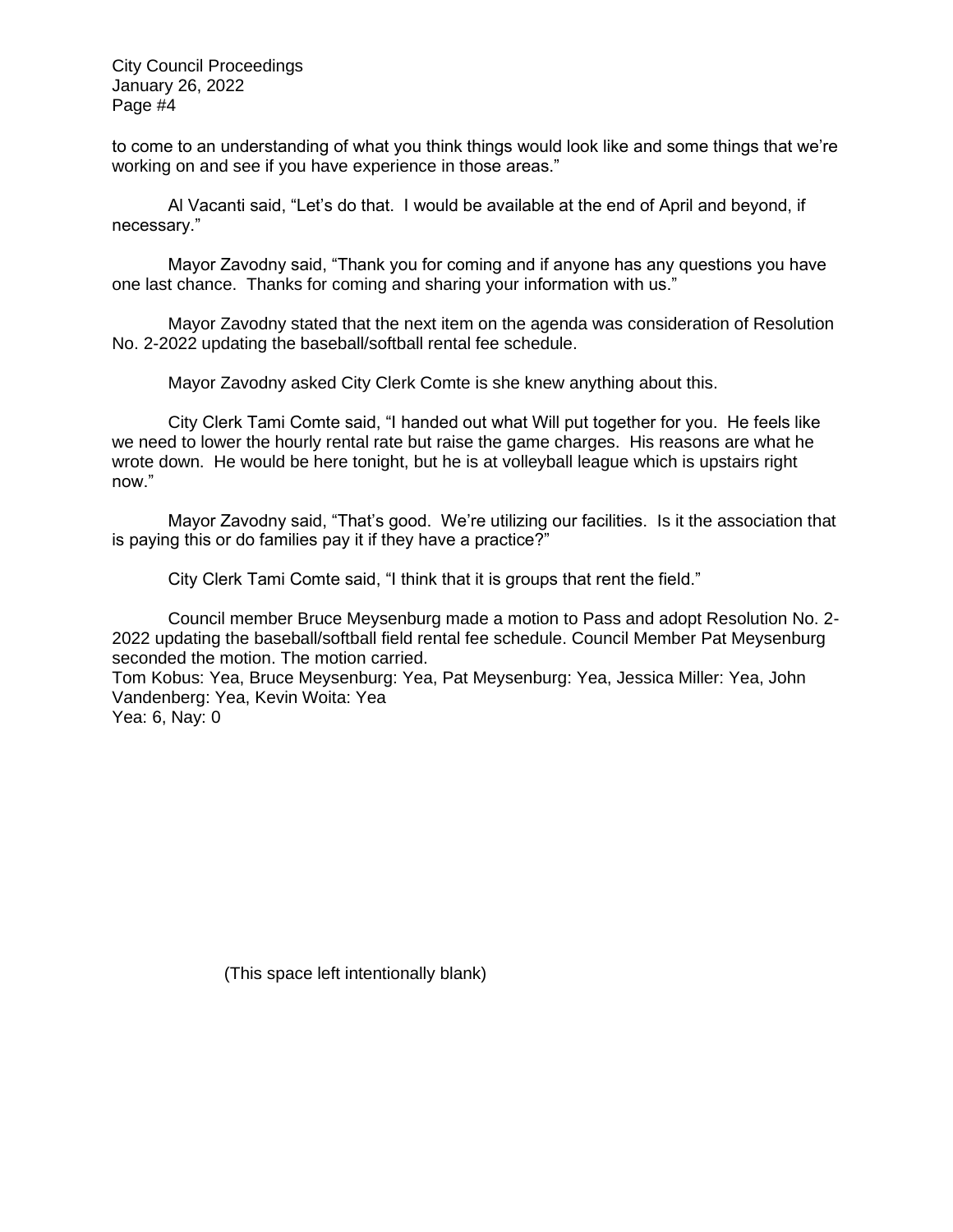#### **Ball Field Fees**

#### **GAME FEES:**

| Past charge per game:       | \$70        |
|-----------------------------|-------------|
| Proposed change for charge: | \$80        |
| <b>RENTAL FEES:</b>         |             |
| Past rate per hour:         | $$10/h$ our |
| Proposed change for rate:   | \$5/hour    |

#### Description of Game Fee:

The reason the game fee needs to jump from \$70 to \$80 is because the city will be increasing umpire pay. Last summer, the City of David City paid umpires \$35 a game while the state and surrounding towns paid \$40 minimum. Towns like Columbus and York even pay \$45 a game. It will be impossible to retain umpires or convince umpires to come to David City if the rate is not raised to a minimum of \$40 a game. This game fee increase simply covers the rising pay for umpires.

#### **Description of Rental Fee:**

The drop in the rental fee has to do with keeping charges consistent. Last summer, the city charged \$20 total, regardless of whether teams rented the field for a double header or for a practice. In reality, double headers last 4 hours and teams should have paid \$40 per double header. Charging \$40 per double header on top of the proposed \$80 game fee would drive the cost of double headers to \$200. The local club teams would be driven away from David City if they paid \$200 for double headers since this is a \$40 increase from last year.

To keep the price cheap and the rate consistent, the rental rate should be dropped to \$5/hour. This would allow the rental fee for double headers to remain at \$20. Furthermore, the lower practice price of \$10 would help offset the rise in umpire costs so that the club teams did not experience a large increase in their expenses to play softball here. When looking at other communities, Columbus does not charge local teams for practices on their recreational ball fields. York charges \$5-\$10 an hour for practices depending on what recreational ball field is rented. It is fair to say that the rental fee should be dropped to \$5/hour to match those towns near us and to help the club teams with the affordability of softball.

Thank you for your consideration of this proposal,

William Reiter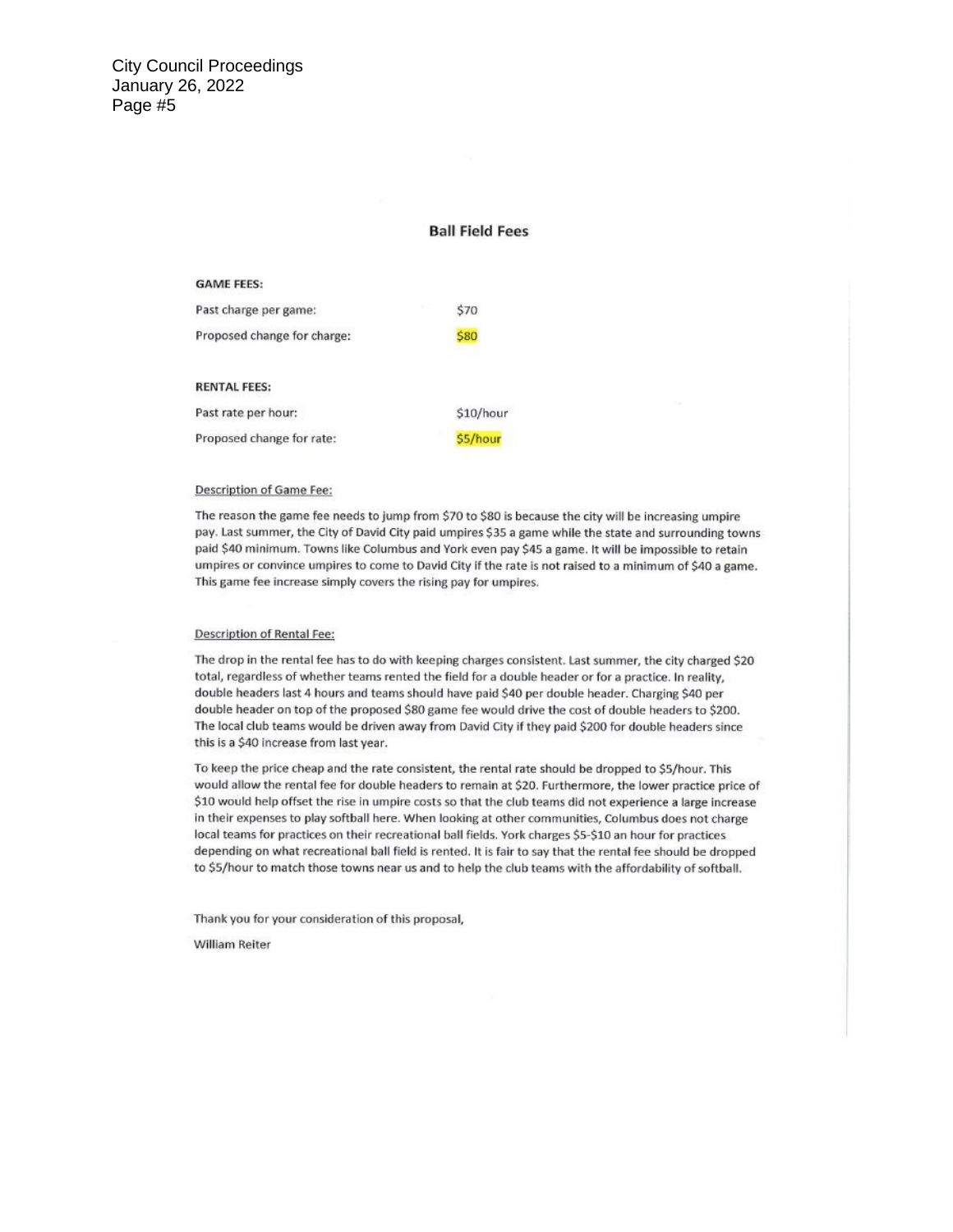# **RESOLUTION NO**. **2 – 2022**

**WHEREAS**, the City has determined a need to charge a rental fee for the baseball/softball fields for practices and games;

**NOW, THEREFORE BE IT RESOLVED BY THE MAYOR AND CITY COUNCIL OF THE CITY OF DAVID CITY, NEBRASKA,** that the following list of charges, for the use of the City Municipal Auditorium, Schweser House, Campground, Football Field, Baseball/Softball fields etc., be hereby adopted.

### **Municipal Auditorium Rental**

| (Cleanup Fee must be paid up front when auditorium is rented and |            |
|------------------------------------------------------------------|------------|
| is returned only if renter cleans up following the event. The    |            |
| Park/Auditorium Supervisor needs to sign off that the cleanup    |            |
| meets his specifications before clean up fee is returned.)       |            |
|                                                                  | Rental fee |

#### **Municipal Auditorium - Bar Charges**

*\* Renters must use the city bartenders*

*\* All liquor and beer must be purchased from the city – even for the reception*

| Vodka ……………………… | \$35.00 / liter - minimum price |     |
|-----------------|---------------------------------|-----|
|                 | Prices vary according to Brands |     |
| Peach Schnapps  |                                 |     |
|                 |                                 | .50 |
|                 |                                 |     |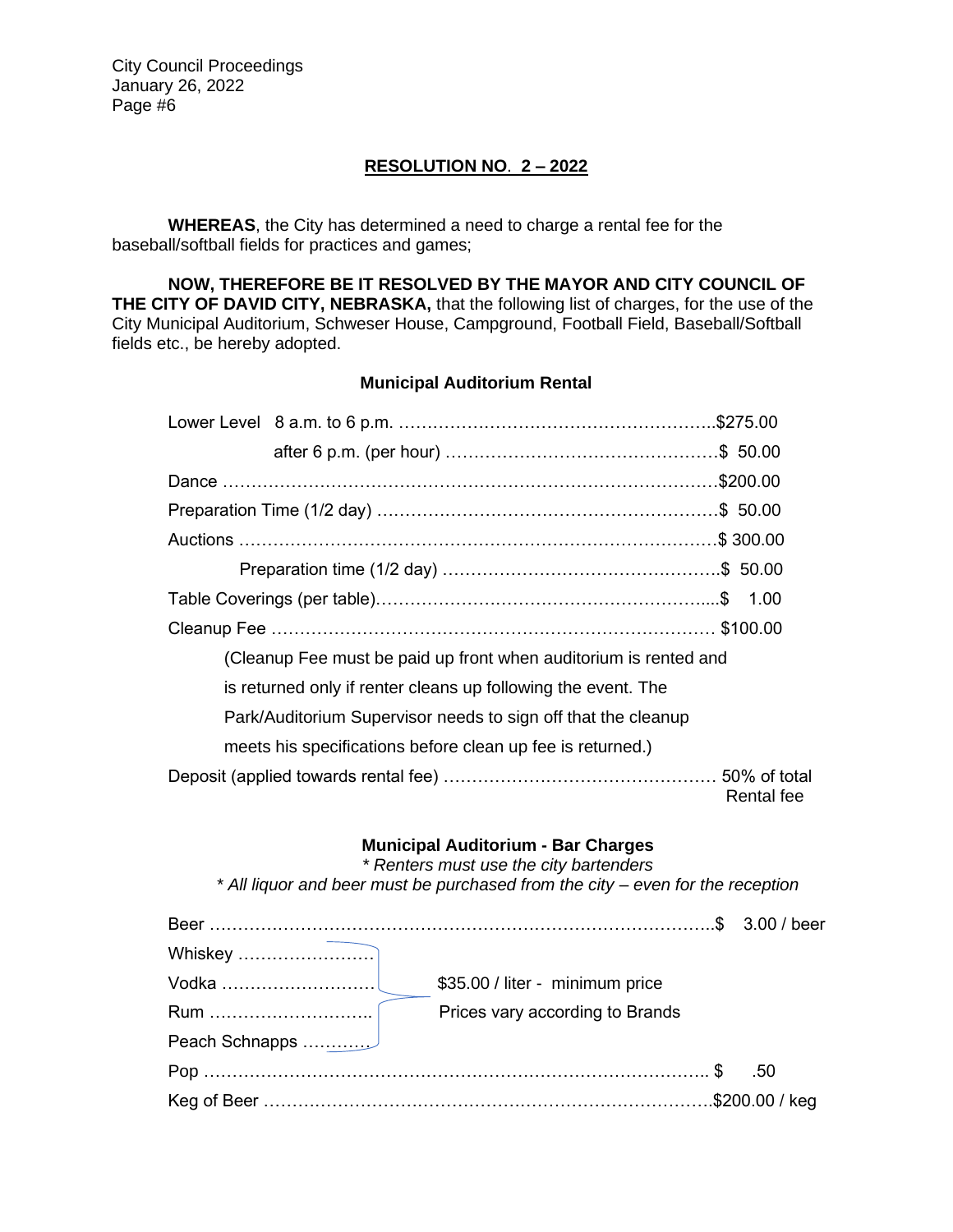Beer / mixed drinks with rental agreement for reception………………\$ 2.75 / drink

### **Schweser House and Campground**

## **Municipal Gym Rental**

|--|--|--|--|

### **Football Field Rental**

| Junior Varsity - Freshmen and Middle School:\$100.00 |  |
|------------------------------------------------------|--|
|                                                      |  |
|                                                      |  |
|                                                      |  |
|                                                      |  |
|                                                      |  |

\* If city personnel are involved in clean-up, a \$75.00 fee will be charged. If groups or individuals clean up after the event, no fee will be charged.

Cleaning involves picking up trash around the football field and the area of the football field stands. Trash to be put in park department trash cans.

If concession stand and press box needs clean-up, there will be an additional \$50.00 charge.

\*\*\* If auditorium gym is to be used there will be an additional \$20.00 per hour charge.

## **Municipal Running Track Rental**

| (Use of locker rooms would be additional)    |  |
|----------------------------------------------|--|
|                                              |  |
| District, Invitational, Conference  \$250.00 |  |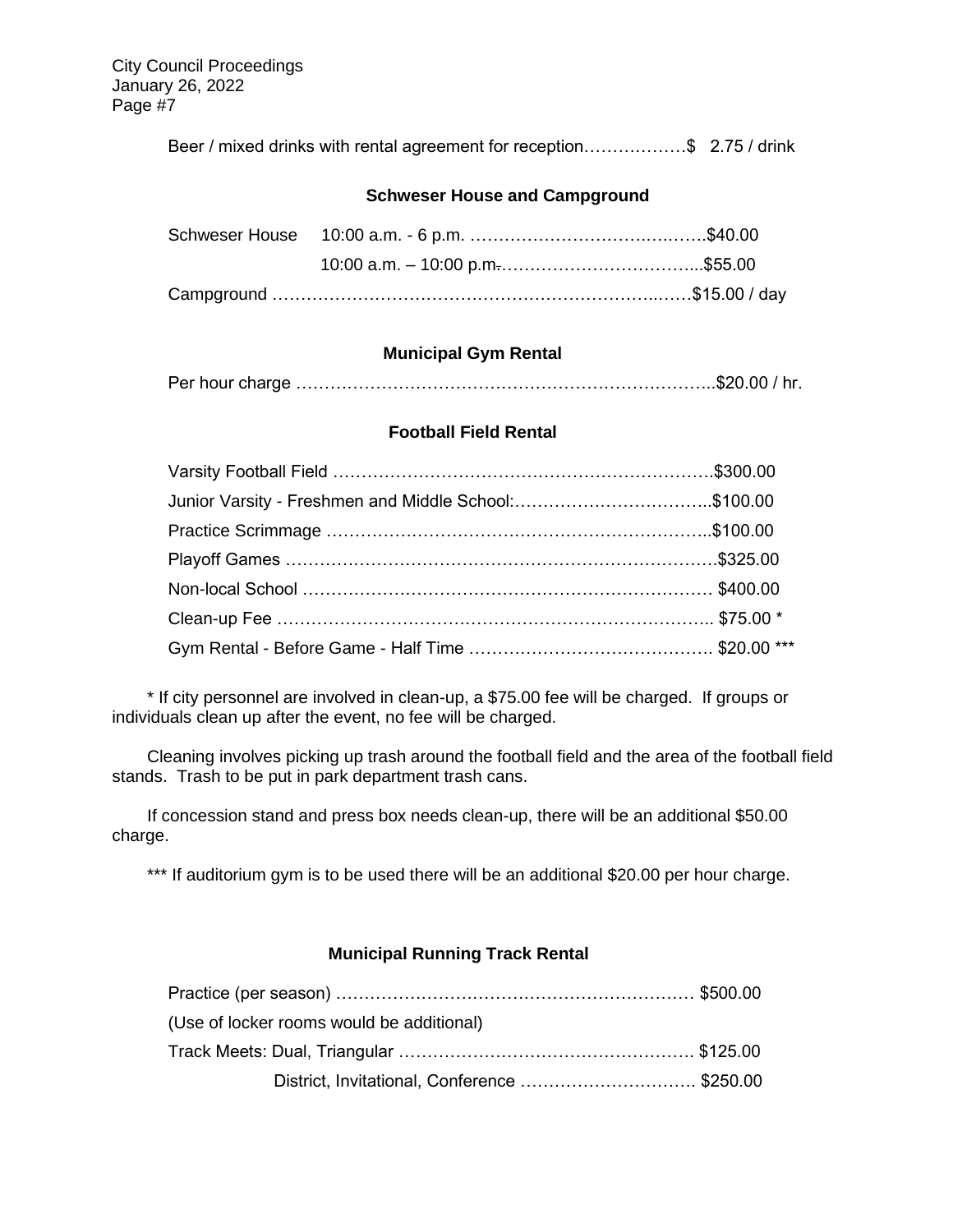## **Football Practice Field**

Football Practice Field - per hour; Locker Room ………………………….\$20.00

## **Baseball/Softball Field Rental**

| Baseball Game 10 & under (per game per day)\$80.00   |  |
|------------------------------------------------------|--|
| Baseball Game 12 & over (per game per day)  \$100.00 |  |
|                                                      |  |

\* If city personnel are involved in clean-up, a \$75.00 fee will be charged. If groups or individuals clean up after the event, no fee will be charged.

Cleaning involves picking up trash around the baseball/softball fields and the area of the baseball/softball field stands. Trash to be put in the dumpster.

Dated this 26<sup>th</sup> day of January, 2021.

\_\_\_\_\_\_\_\_\_\_\_\_\_\_\_\_\_\_\_\_\_\_\_\_\_\_\_\_\_\_\_\_\_\_

\_\_\_\_\_\_\_\_\_\_\_\_\_\_\_\_\_\_\_\_\_\_\_\_\_\_\_\_\_\_\_\_\_ Mayor Alan Zavodny

City Clerk Tami L. Comte

Mayor Zavodny stated that the next item on the agenda was consideration of Bob Wright's claim for reimbursement for wastewater damage in his basement.

Mayor Zavodny said, "At Bob's request, we will table this item for tonight."

Council member Jessica Miller made a motion to table consideration of Bob Wright's claim for reimbursement for wastewater damage in his basement. Council Member John Vandenberg seconded the motion. The motion carried. Tom Kobus: Yea, Bruce Meysenburg: Yea, Pat Meysenburg: Yea, Jessica Miller: Yea, John Vandenberg: Yea, Kevin Woita: Yea Yea: 6, Nay: 0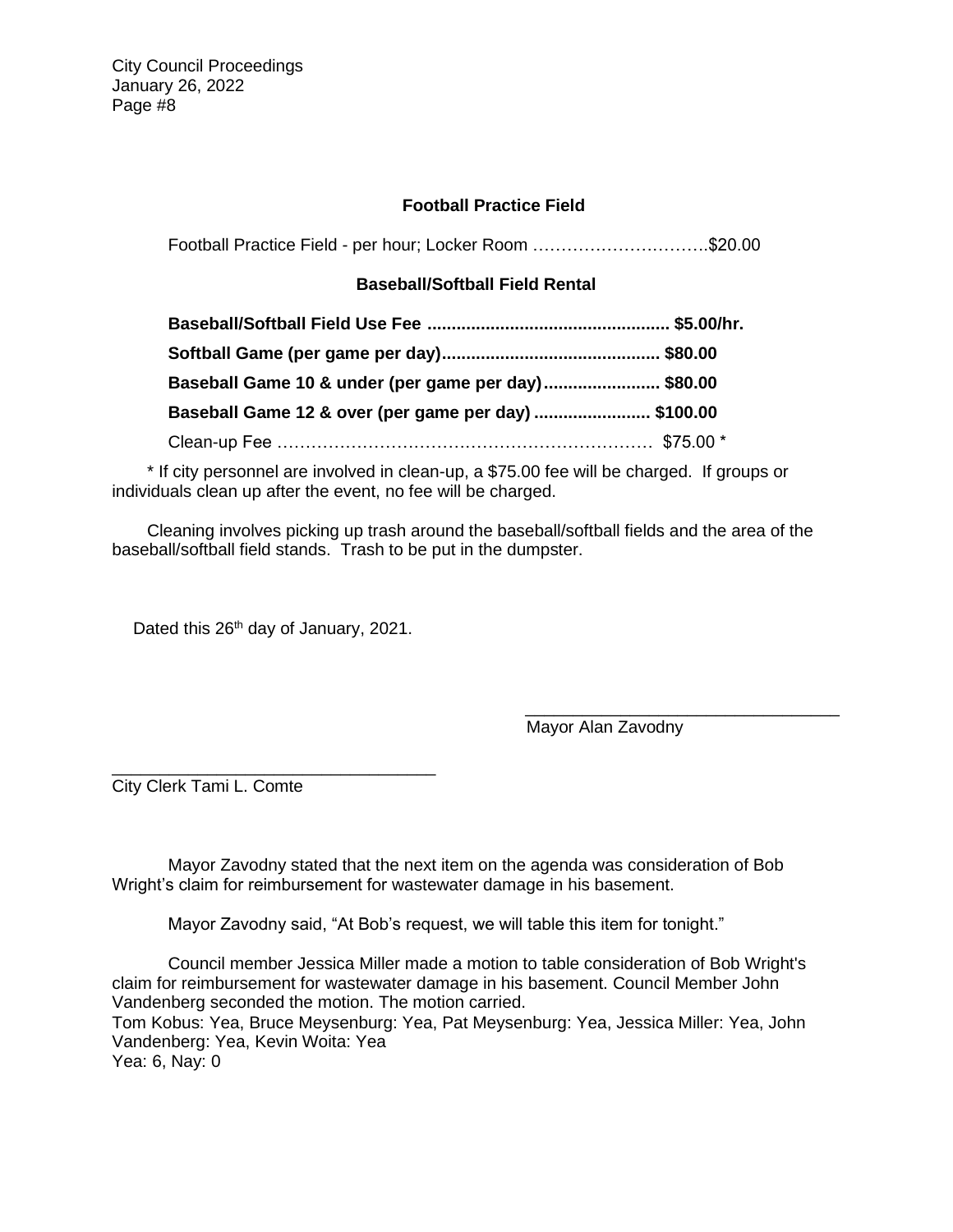Mayor Zavodny stated that the next item on the agenda was consideration of selling the building at 593 N.  $5<sup>th</sup>$  Street.

Mayor Zavodny said, "Without getting too deep into the weeds on this thing, there have been some opinions shared since our last meeting about why didn't we just sell the building and support small business? I get it. I understand that but I also think that we have a responsibility that that is a City asset and I don't want to just give it away without making sure that we've maximized the amount of money that we probably should get out of it for the rate payer/tax payer. The offer seemed really low and right after that I had people say that they would have paid more than that for it. What are your feelings on what to do with this? We said we'd put it on here and try to sell it and if we get an offer then we'd consider it that way, but we were at sixty thousand. We talked about fifty thousand and then decided on sixty thousand. At some point, we're going to have a number to consider, and we'll have to decide that when the offer comes in. What should we do with this? We own a piece of property, and we want to get it back on the tax rolls."

Council member Jessica Miller said, "I think we need to get it back out there. I honestly don't think that it's doing us any good to sit on it. Like you said, it needs to get back on the tax rolls."

Council member Bruce Meysenburg said, "Do we have an offer on it now?"

Mayor Zavodny said, "We didn't accept that offer so right now we don't have a valid offer."

City Clerk Tami Comte said, "Did Joanna find out if we have to have another auction?"

Mayor Zavodny said, "She just gave that to me tonight. The statute changed in 2017 and we don't necessarily have to sell it by auction or by bid because of how they rewrote the statute. To me, honestly, at this point, I'm not going to set a number, but if we could just get a little north of what our last offer was, it's probably worth doing. That's money that we can put toward the office that we're going to use for City business. We still will have the building, which we have had a significant amount of interest in the one on the highway, which makes some sense. It's highway frontage and would be good advertising. I've had several inquiries about that."

Dana Trowbridge introduced himself and said, "What is your high bid right now? Twenty-three thousand? How much does it cost you to hold this property until July? Virtually nothing."

Mayor Zavodny said, "That's kind of the calculation that I did. For that amount of money, we're not out really anything. The Fed did nothing with interest rates. They may raise them but it's probably going to be so small that it won't be enough to affect this. With that dollar amount if it's not a cash deal you start to worry about what the prospect is for that. It doesn't do us any harm to have it now with that low of an offer, at this point."

Council member Kevin Woita said, "Didn't Bob say that he had two people that were interested, other than the one that made the offer?"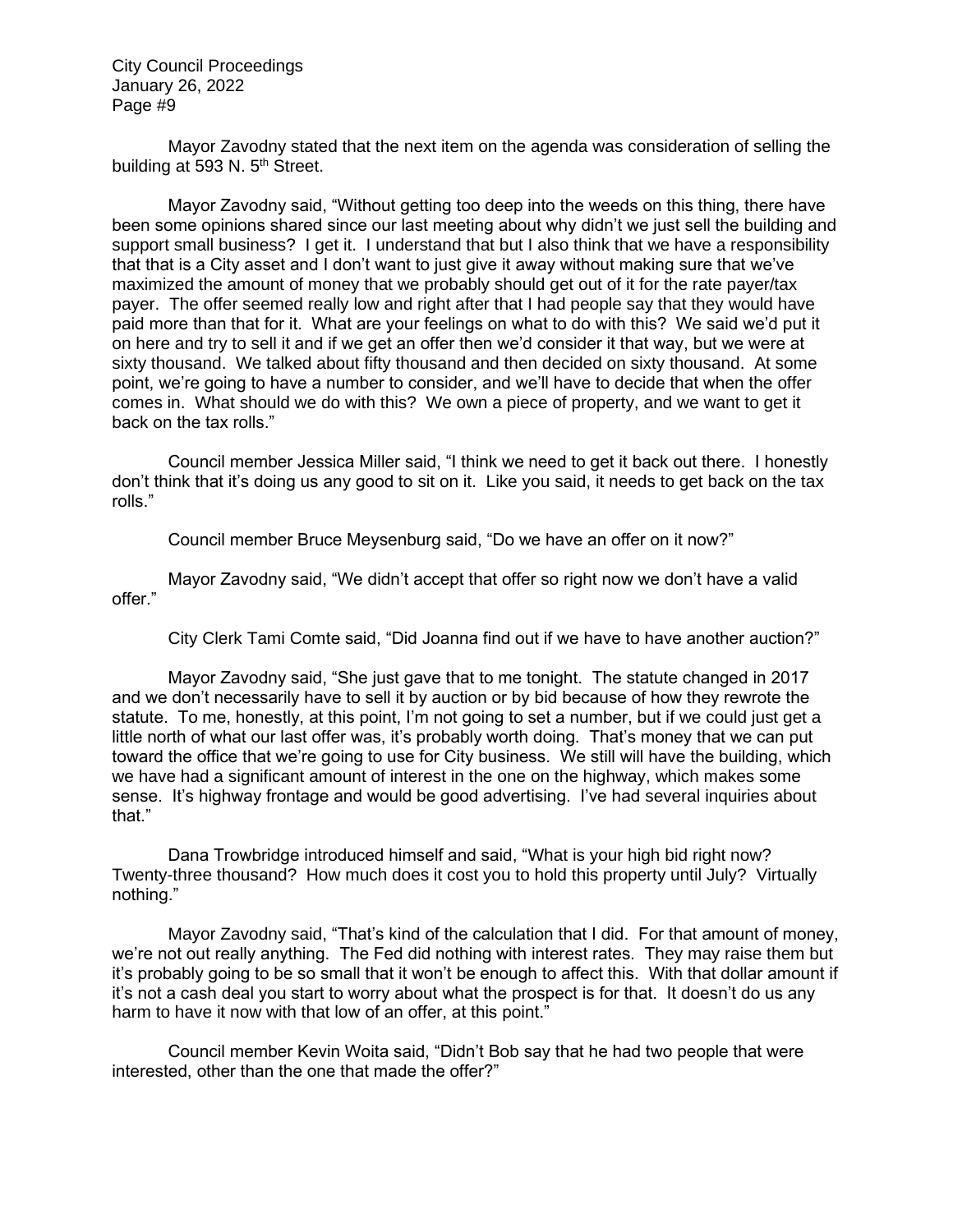City Clerk Tami Comte said, "He did."

Council member Kevin Woita said, "Maybe we just let those guys fight it out."

Mayor Zavodny said, "What we need to be really careful about is not to lock in and say the first one to thirty wins, or something like that. I think just open it up and have offers come in and then consider them until we get to one that we'll pull the trigger. I think that's the way to go."

Council member Kevin Woita said, "Without any specific date?"

Council member Jessica Miller said, "Without a date and without an amount."

Mayor Zavodny said, "I want to build on what Skip said a little bit. Given the time of year for build out and stuff, maybe someone would start something sooner, but they aren't going to be able to do much outside work. I think we have a little time, but if the right offer comes in, there's no compelling reason not to take it. As long as it's an offer that this Council is comfortable with. There's also no compelling reason to hurry. How about if we talk to Bob and we'll keep taking offers and bring offers to this Council. That's the process."

Mayor Zavodny stated that the next item on the agenda was consideration of approving a net metering agreement with NMPP.

Mayor Zavodny said, "I'm not one hundred percent clear on what we're trying to do here."

City Clerk Tami Comte said, "I thought that Pat was going to be here. He has interest in someone putting up solar panels and then, help me John, selling the excess back to the City…how does that work?"

Council member John Vandenberg said, "That would be your net metering policy. That's where you set what you handle and how you handle it."

City Clerk Tami Comte said, "So, this is an agreement with NMPP to do their resolution. They aren't just going to give us a resolution. This is an agreement to work with them on providing a resolution to do the net metering."

Mayor Zavodny said, "I have to tell you, I'd like to understand this more than I do now. Let's table this. We're not acting on this unless I understand it better."

Council member Jessica Miller said, "I would be interested to know how many people are actually interested in the solar panels."

City Clerk Tami Comte said, "Right now there's one but we've had calls from solar companies that are looking to come in."

Mayor Zavodny said, "We have to be really careful. A lot of this stuff is marketing stuff to try to get you to do this. You don't jump at the first person that comes and says that Butler County is demanding solar. I don't think that's happening. In this day and age, you have to be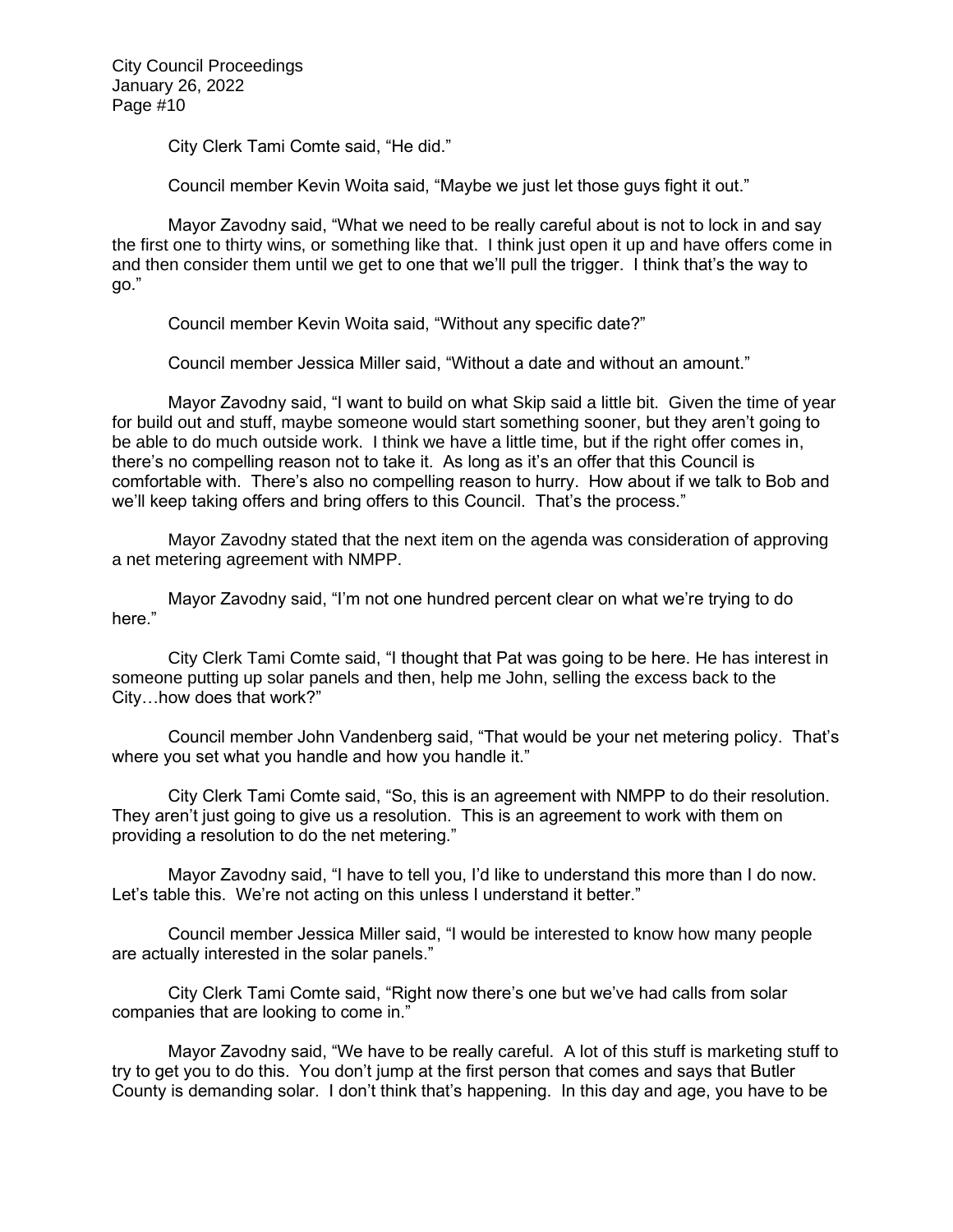really careful what kind of agreement you're getting into. It's not that different than when, years ago, we were looking at putting up the wind turbine that was going to get us two kilowatts and then maybe four kilowatts."

Council member Kevin Woita said, "So, this is a company that wants to provide solar?"

City Clerk Tami Comte said, "No. NMPP is Nebraska Municipal Power Pool. Pat approached them. Carol Brehm works for them. Pat talked to Carol and she had somebody else that works there get back to Pat and they do an agreement which would be a resolution that we would pass on all of the regulations that we would have. This is an agreement to just work with the Power Pool on what we want to see."

Council member Jessica Miller said, "This would be like a yearly thing? This would be how much we'd pay every year?"

City Clerk Tami Comte said, "No. This is a one-time agreement with the Power Pool to provide us a resolution."

Mayor Zavodny said, "I cannot caution you enough to ask where they would put solar panels and what kind of permitting."

Council member Jessica Miller said, "I just don't think we have enough to back it. If you were telling me that a thousand people wanted to do this, and they've signed up and they're paying for this then I would look into it more."

Mayor Zavodny said, "There's a cost benefit equation here and I don't see what it is right now."

Council member Pat Meysenburg made a motion to table consideration of approving a Net Metering Agreement with NMPP. Council Member Jessica Miller seconded the motion. The motion carried.

Tom Kobus: Yea, Bruce Meysenburg: Yea, Pat Meysenburg: Yea, Jessica Miller: Yea, John Vandenberg: Yea, Kevin Woita: Yea Yea: 6, Nay: 0

Mayor Zavodny stated that the next item on the agenda was consideration of purchasing an inventory software program from PowerManager for the electric and water departments.

City Clerk Tami Comte said, "I've been trying to get this implemented for three or four years because it would just make life so much easier for our electric and water departments if we had an inventory program that they could use."

Mayor Zavodny said, "So, what's been the hold up?"

City Clerk Tami Comte said, "Well, we wanted to try it out and I said that we should try it out in the winter when there's not so much going on and I don't remember what happened the first year, then there was covid, and last year was the meters and so finally this year I have got Sarah working on inputting all of the items into it. They are letting us try it out for ninety days and once we pay for it and start, then the guys are going to count again and then we're going to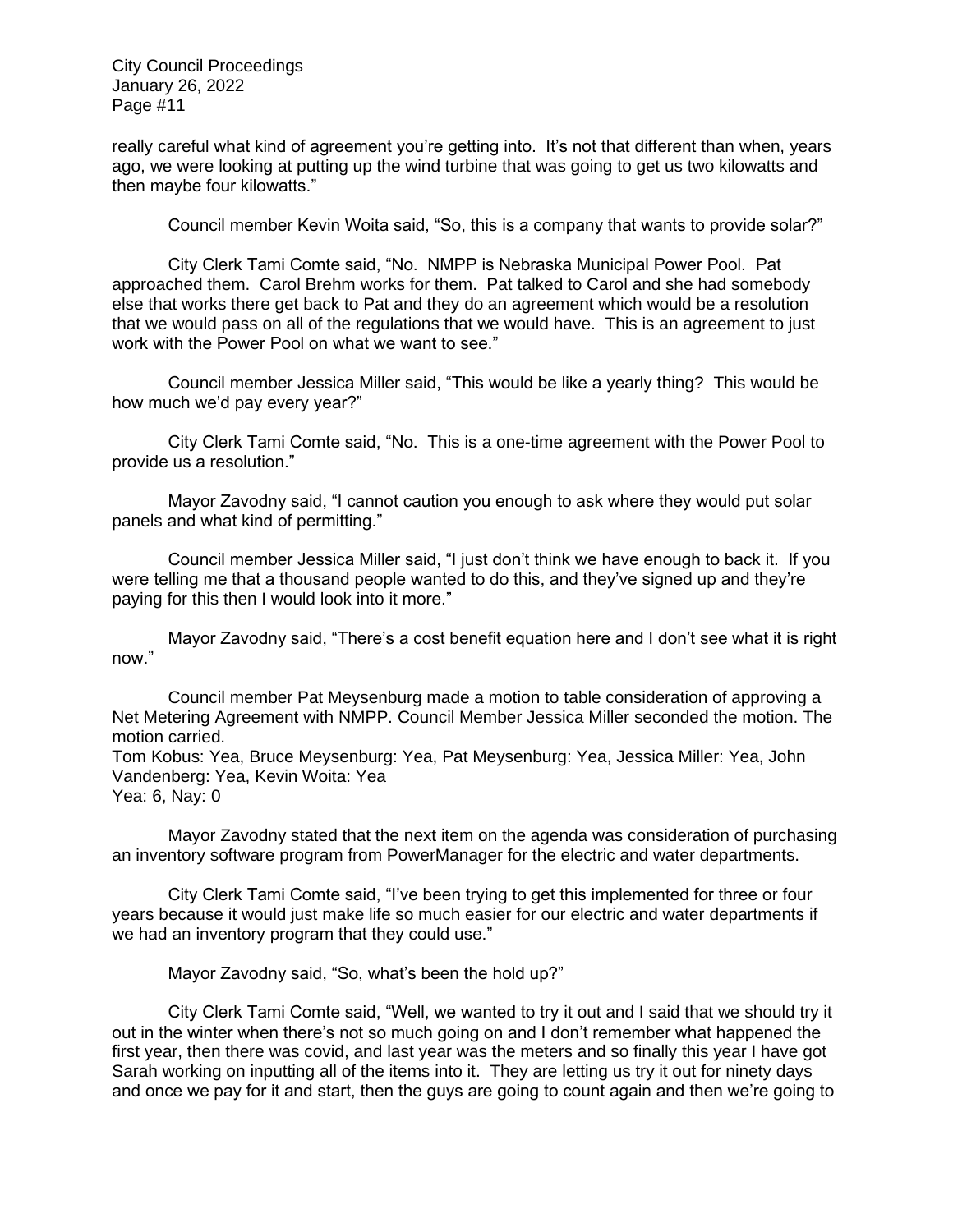start from there. The only rub, and Pat and Aaron and I have discussed this, when they take out ten bolts or whatever they take out, they must write down or account for those somehow or this isn't going to work. They seem to think that they have a system that will work. Am I wrong?"

Water Supervisor Aaron Gustin introduced himself and said, "Tami is spot on with that. Given the changes that are happening at the water treatment plant, we intend to take all our consumable inventory and move it to one location and then have there be a check out process once it leaves the storage it will be marked off and it will be entered in. Speaking with my staff, they believe that should not be an issue once we develop that habit and persist with that it should be commonplace. Then, myself or Dan, would go in and access that and deduct it and come inventory time it's not a scramble for either the line crew or us. It's print it out and there you go."

Mayor Zavodny said, "Ok. So, this isn't a huge amount of money as far as an investment, but outside of tracking ten bolts, tell me what I get for my money on this thing. Sarah being involved helped your cause; I'm not going to lie."

City Clerk Tami Comte said, "You should see the line crew's inventory. They have twenty some pages of inventory. I haven't looked at Aaron's recently, so I don't know how many pages he has."

Mayor Zavodny said, "So, part of this process will be counting everything that we have and then we'll be able to track it like Menard's does?"

Council member Kevin Woita said, "Have you ever been in a situation where you found that you have something on inventory after you had ordered something in? Let's say two-inch water meters, you thought you only had three, so you ordered a dozen and you only needed five. Have you ever been in a situation like that?"

Water Supervisor Aaron Gustin said, "Our inventory is relatively small, but as it sits it could be far better organized. That's the intention. We have been in a position where we have, meter spuds are a good one because we're always going through those. You think that you have four in our little bin where we have them but going through stuff you found a box of ten more. Efficiency in tracking of inventory, this would benefit greatly."

Council member Kevin Woita said, "So it would be easy to recoup seventeen hundred dollars?"

Water Supervisor Aaron Gustin said, "I believe so."

Mayor Zavodny said, "The scenario that you laid out makes a lot of sense to me. That pays for it fairly quickly if you're able to avoid an unnecessary order or something like that."

Council member Kevin Woita said, "I've got to think with three departments, the water, sewer and electrical especially, there are some pretty expensive things there. I'm not saying that they don't know what they have on hand but…"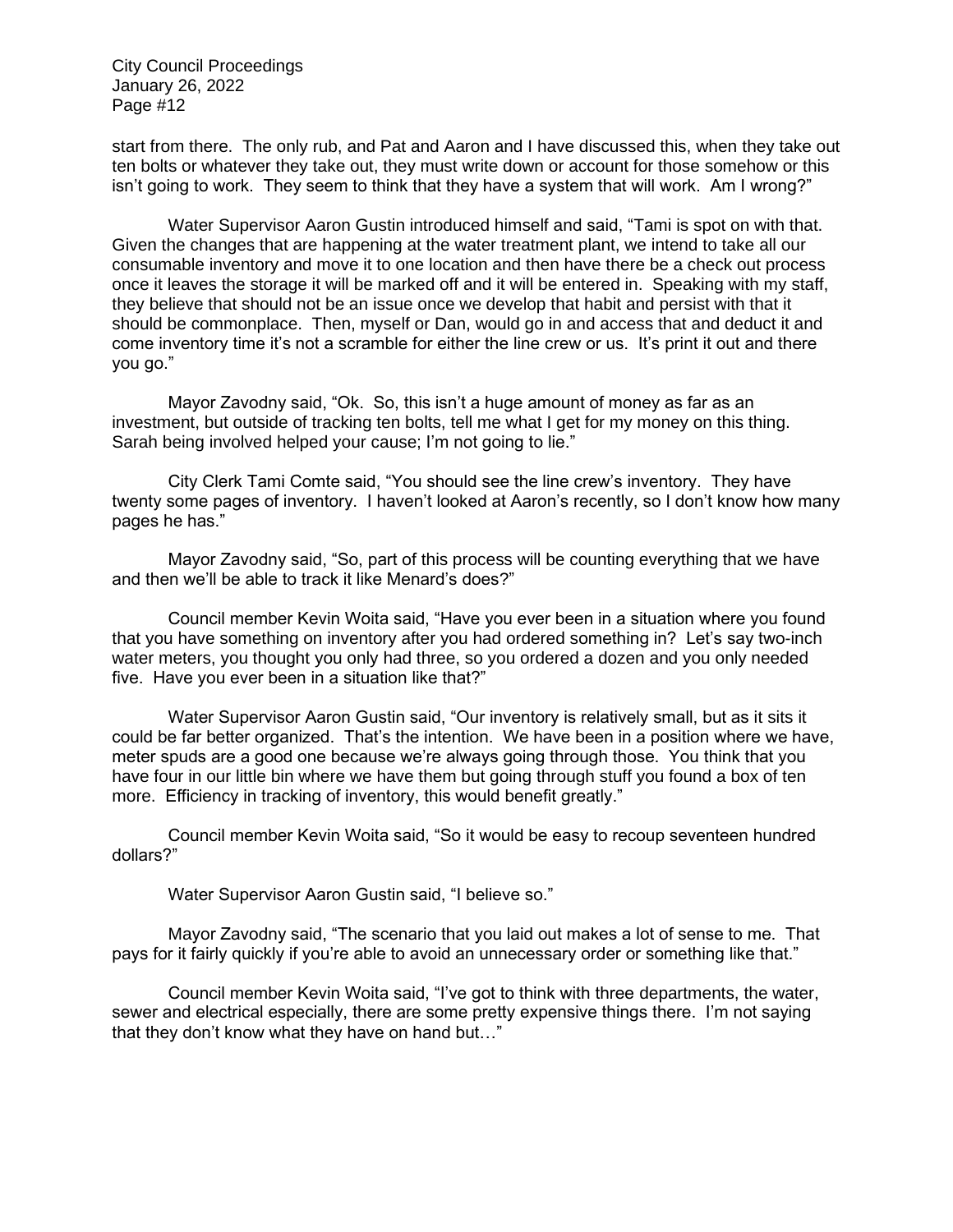Council member Jessica Miller said, "See, I'm thinking about the other side of it where somebody takes something, and you are expecting it to be there, and you go there and it's not there."

Water Supervisor Aaron Gustin said, "That would put the pressure on for better tracking. I like that comment very much. It shows that we had three, where'd they go?"

Council member Jessica Miller said, "You were expecting to grab what you need and take care of it and now all of a sudden, you are scrambling to order something because you thought it was there."

Water Supervisor Aaron Gustin said, "This tracking would be an improvement to where we sit now."

Mayor Zavodny said, "I don't want to sound overly pessimistic about this, but I just see a scenario where this is broken, and we go grab something and we're not documenting it. What's the process?"

City Clerk Comte said, "I had that very same thought and we talked about that."

Mayor Zavodny said, "It's pointless and it's a worthless system if we don't do our end and document then it's pointless."

City Clerk Comte said, "The guys are going to have to be committed to this."

Water Supervisor Aaron Gustin said, "We talked about that if you are taking something from inventory, you are writing it down and checking it out and we're going to have to be strict on that."

Council member Jessica Miller said, "I have no idea where we stand on things. But is there an extra computer or something that could be right there so they have to log in so that way you can track who logged it out. So, let's say your code is 555, you log in and deduct one so then you can look back at it and say 'Oh, Aaron is the one that checked this out.'"

City Clerk Comte said, "I don't know that there is that in the program."

Water Supervisor Aaron Gustin said, "I feel like that would add a degree of difficulty that would make it more time consuming and individuals would be less likely to jot it down."

City Clerk Comte said, "We thought about a white board, and they would just write down what they take and then when they bring it back, they write down what they used and put the rest back."

Water Supervisor Aaron Gustin said, "When we started talking about this it was during the water meter project and I said to one of the individuals on staff 'Hey, can you keep track of what you're going to use' and he came back with a detailed list of things that they pulled from inventory because we were needing to replace fittings and things like that that came in surplus when we were working on that. They were very detailed about it."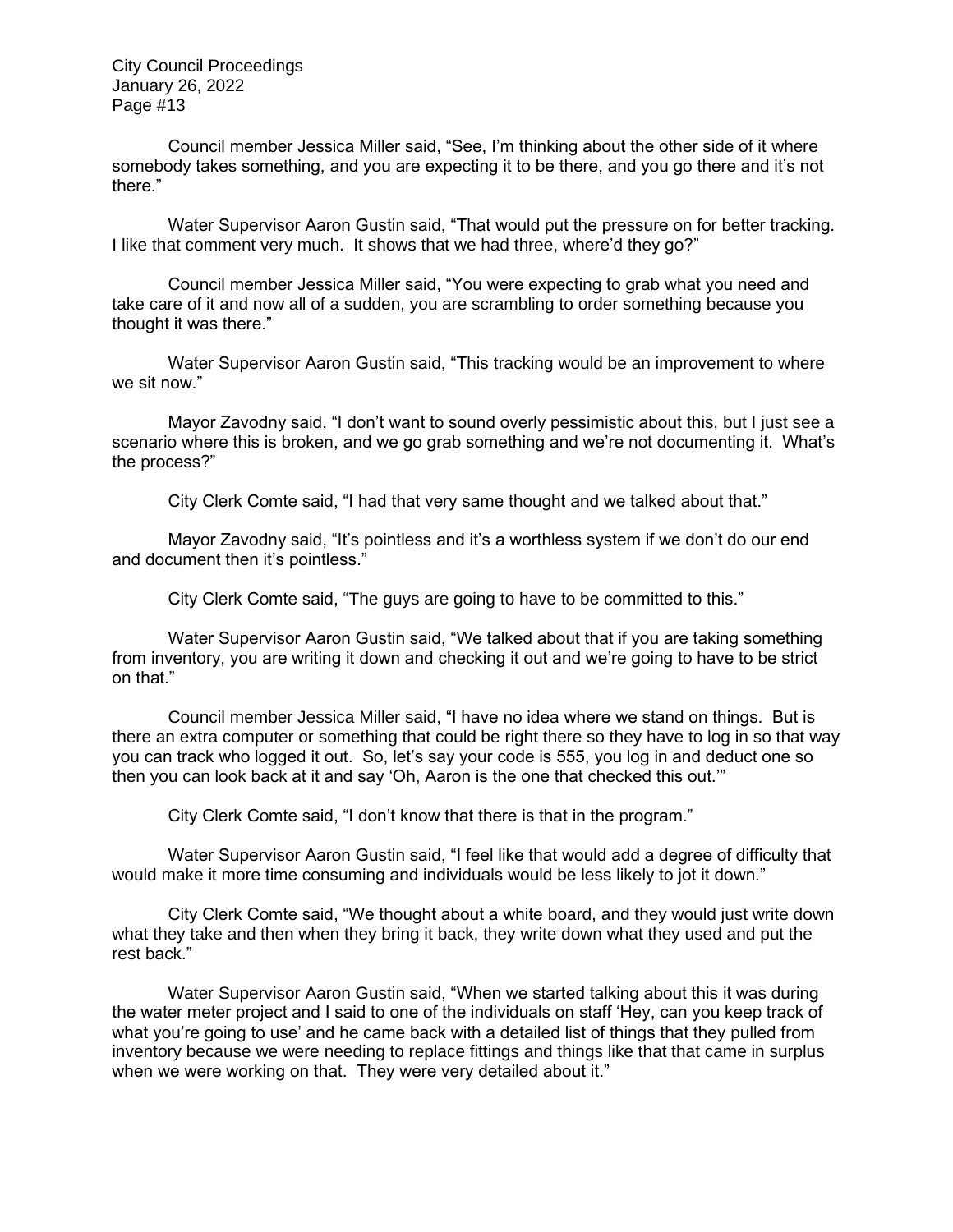Mayor Zavodny said, "I think that's great but at 2 o'clock in the morning when there's a main break and somebody is on the radio and says to go get me this…I've listened to you guys on the radio before and I wonder if that is going to happen."

Council member Kevin Woita said, "Without making anymore work for department heads but at least every week they should say 'what did we accomplish this week and what parts did we use' and they talk to each employee, and you see."

Council member Pat Meysenburg said, "One guy should be keeping track of everything."

Mayor Zavodny said, "That makes more sense. If you're tracking it more consistently and not just when we run out, to buy it, I don't see that working well."

City Clerk Comte said, "Aaron, I think, has appointed Dan to do that, correct?"

Water Supervisor Aaron Gustin said, "Yes."

Council member Bruce Meysenburg said, "Do you do inventory now annually?"

Water Supervisor Aaron Gustin said, "Yes."

City Clerk Comte said, "And it's like pulling teeth to get it. No offense. Our auditors keep saying 'When do you think we'll have the inventory?'"

Mayor Zavodny said, "You've got orders coming in…"

City Clerk Comte said, "The orders coming in we can take right off of the invoice and Sarah can add that to the inventory program and that is not a problem. Taking items out of inventory is the bigger problem. The guys have to be committed to using it."

Council member Bruce Meysenburg said, "So, after you do inventory for the year, how far are you off?"

City Clerk Comte said, "Nobody knows."

Water Supervisor Aaron Gustin said, "It's a matter of we're going to count, and this is what we have. Next year we're going to do the same and then the auditors go and do their thing. This would make their job a lot easier and Tami's, it would just take dedication."

Council member Jessica Miller said, "Would it be realistic to say that you have to turn in a monthly inventory?"

Water Supervisor Aaron Gustin said, "I think we could do monthly. We had discussed it and said that at the end of the week that we would go in, or the beginning of the week because when we were discussing it, there would be a computer that we could login remotely and we would have a dedicated day, just not the same day because we can't use them the same day as the line crew. We would enter our inventory changes."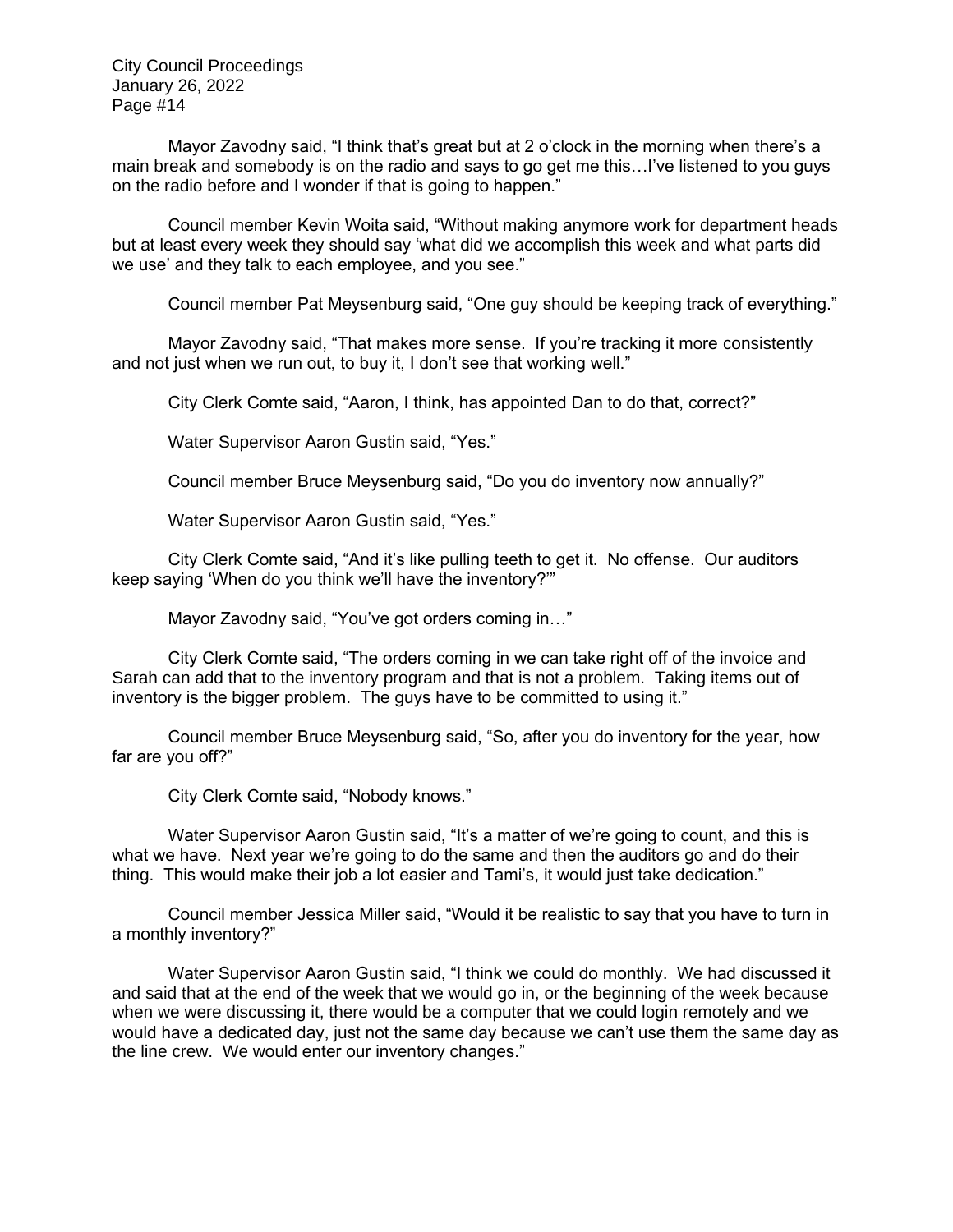Mayor Zavodny said, "I think we're swinging the pendulum too far the other way. Quarterly may be way too much, twice a year, maybe. How much time are we going to be spending worrying if we have nine or ten bolts? To me, while I have some reservations about this, this isn't a hill that I'm willing to die on for this amount of money. Try it. Worst case scenario, we're probably a little better off than we are now, but let's see how it goes. That's where I'm at."

Water Supervisor Aaron Gustin said, "Best case scenario, you might be surprised."

Council member Bruce Meysenburg made a motion to purchase an inventory software program from PowerManager for the Electric and Water departments. Council Member Pat Meysenburg seconded the motion. The motion carried.

Tom Kobus: Yea, Bruce Meysenburg: Yea, Pat Meysenburg: Yea, Jessica Miller: Yea, John Vandenberg: Yea, Kevin Woita: Yea

Yea: 6, Nay: 0

Mayor Zavodny stated that the next item on the agenda was consideration of purchasing a vehicle for the water/wastewater departments.

Mayor Zavodny said, "Aaron, before we get too deep into this there were some questions about the number of vehicles that we have and the number of people. The other thing that I think that we should maybe potentially consider, depending on what prices are, although vehicles are really expensive right now, but I don't know if that's true on the State bid part. People are paying over the manufacturer's suggested price at this point. I'm going to reiterate my non-negotiable on this – people driving their own vehicles is a huge liability for the City and for the individual themselves. That is a practice that must stop. How many vehicles do we have; how many people do we have and why do we need this?"

Council member Jessica Miller said, "These are my questions. You have five at the water plant, and two at wastewater?"

Water Supervisor Aaron Gustin said, "Yes."

Council member Jessica Miller said, "So, there's a total of seven of you and five vehicles? Right now, what sits out at the wastewater plant?"

Water Supervisor Aaron Gustin said, "There's just one that sits at the wastewater plant."

Council member Jessica Miller said, "Ok. So, when something breaks, or you guys go out on a call. Do you go in pairs?"

Water Supervisor Aaron Gustin said, "No. We grab whatever equipment we need at the time. Today was a perfect example. It was a general operation day. They were sludging. We have the two service vehicles that were both on site. The whale (blue truck) was driven over to the Astro building to get the dump truck and that sat there. Dan is out in the old spray truck doing his rounds so there needs to be a vehicle available to the individual or individuals that are staffing the water treatment plant. If I need to go to the City Office, there's only one vehicle sitting there. I had to have Dan take me over to the Astro and grab that truck and then take him back and jump in and we went to the office to our meeting. It's a big shuffle. A lot of times the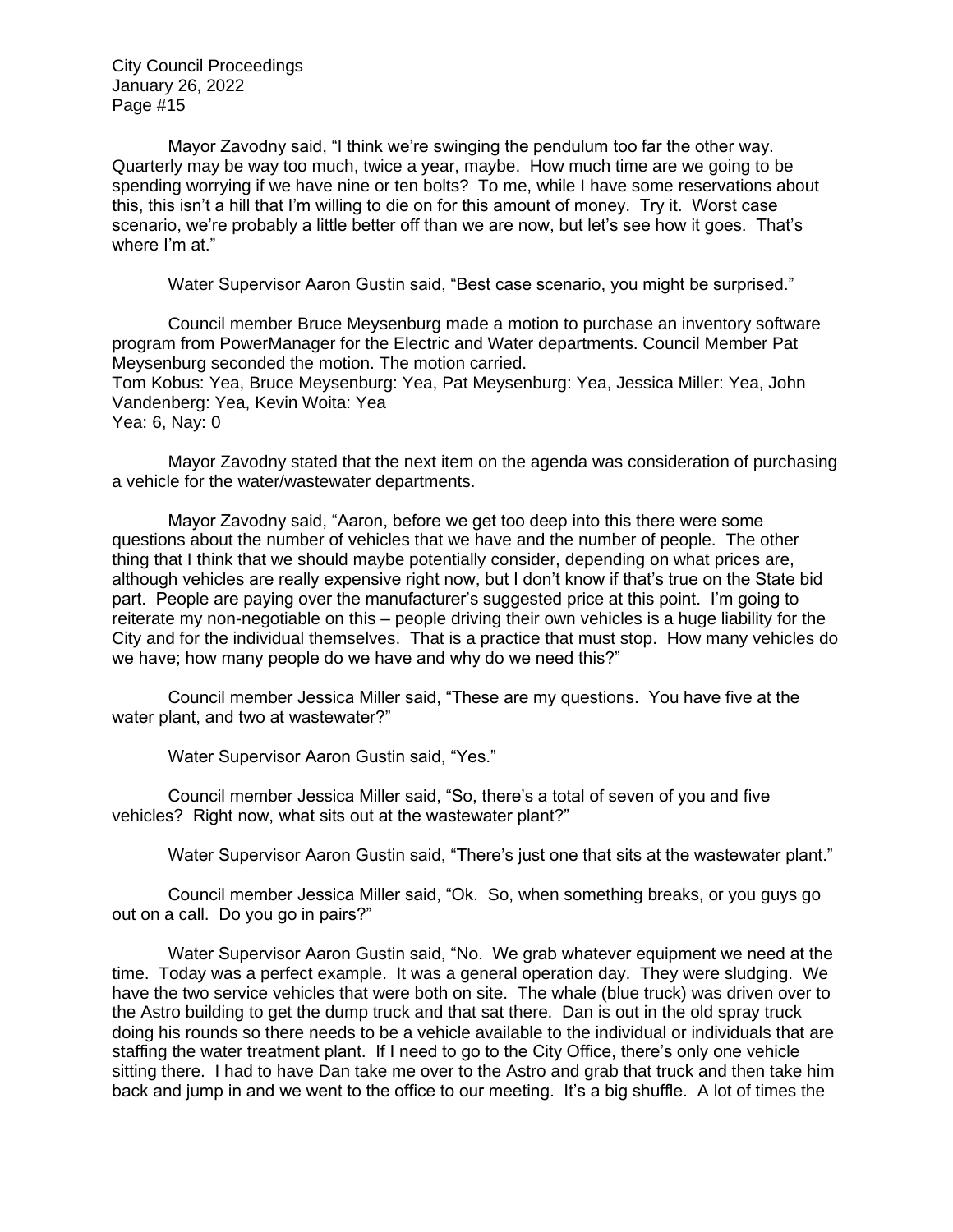vehicle out there gets taken because it's the only one with a plow setup. This year we haven't gotten snow so it's not a big deal. With the water main work, we typically outfit the whale with the diffuser box so we can hook that thing up to the fire hydrant."

Council member Jessica Miller said, "You totally answered my question. I just assumed that when you got a call that two of you went out. You're saying that you are in multiple locations at different times of the day and you're not necessarily always working as a team. That's what I was questioning."

Water Supervisor Aaron Gustin said, "Oh yeah."

Council member Jessica Miller said, "Here's another question for you, too. Does it have to be a truck? Could it be a car?"

Water Supervisor Aaron Gustin said, "I would recommend that it be a truck. If we get ourselves in an instance where…I would recommend that it be a truck. We get stuck with a couple of our trucks now. It would just be a matter of if I need to take a vehicle and go on site or there's a water line that breaks in the field and getting in and out of there is difficult. I would say something that could handle terrain."

Council member Bruce Meysenburg said, "Are you talking about a new vehicle or a used vehicle or what?"

Water Supervisor Aaron Gustin said, "I looked at new vehicle prices today and I would say something that has been vetted by individuals who know vehicles very well and either new or used."

Council member Tom Kobus said, "Have you looked at State bid price? You ought to look at it. You'll be amazed. You can buy a state bid for three or four thousand dollars over a used one and its brand new."

Water Supervisor Aaron Gustin said, "I have not. I will do that. Which avenue would the Council like me to pursue?"

Mayor Zavodny said, "I think that you look at all of the different options and then bring them to us and let us figure out if we want to weight used versus new. The other thing that I would say from sometime on this is that we've run into it with our dump trucks and stuff. When one gets out of commission we've really been in a bind. You're just one breakdown away. Again, at the risk of offending people, sometimes our equipment is not in the best of conditions. We drive them until the wheels fall off. We need to recognize that sometimes that happens. If you are down one the problem becomes worse. Bring us options with new, with state bid and we can decide where we think we are in our budget and what makes the most sense."

Council member Jessica Miller said, "Will four be enough at the water plant?"

Water Supervisor Aaron Gustin said, "We currently have four at the water plant."

Council member Jessica Miller said, "I know. But we want to have two out at the sewer plant."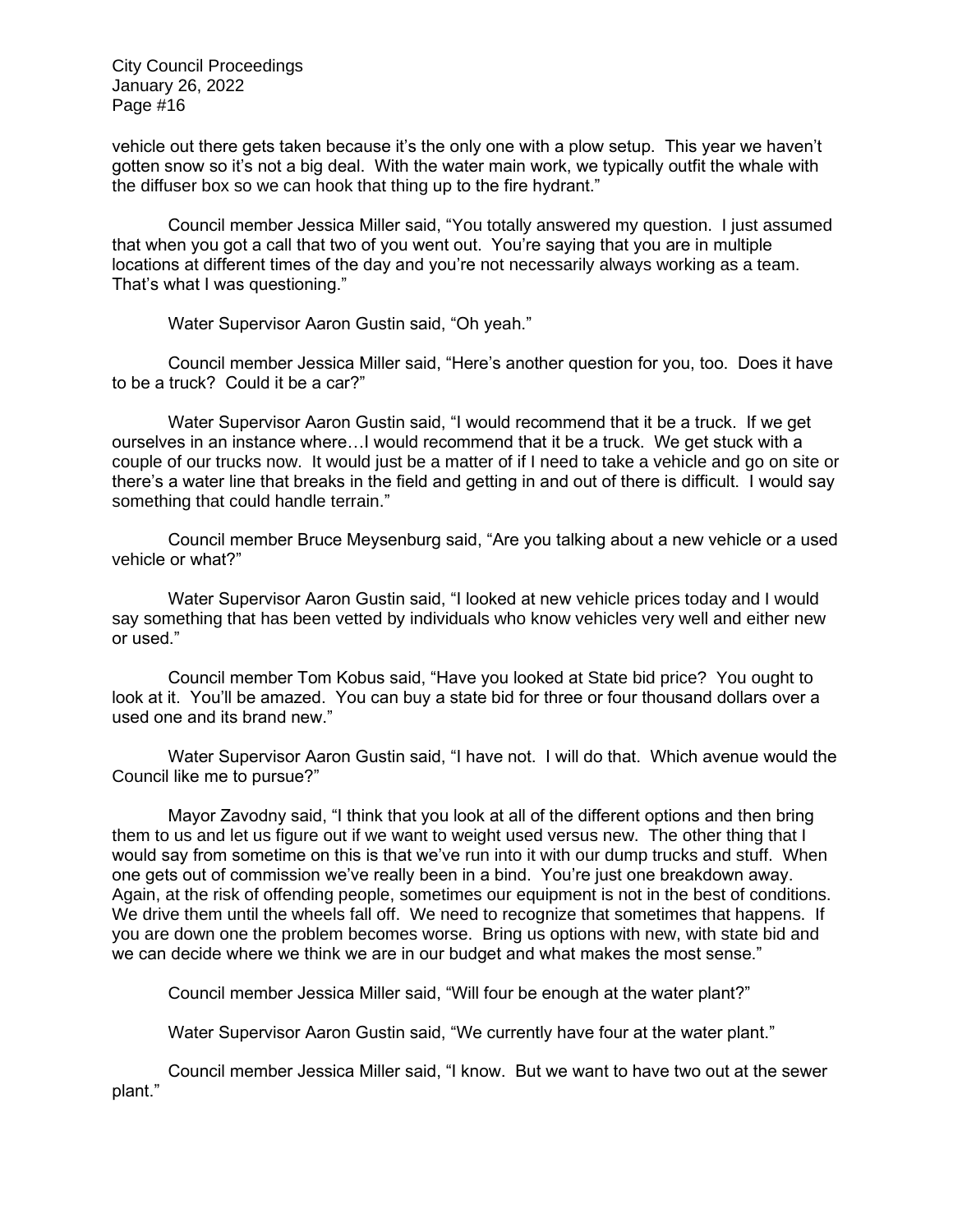Mayor Zavodny said, "I agree with what she is saying. Risking one out there is a bad policy."

Council member Kevin Woita said, "I'd like to add something. I was talking to a department head, and he said that it might be a good idea if we were looking at a vehicle to look at a four door because there has been an incident where they have to take two vehicles out of town for four people."

Water Supervisor Aaron Gustin said, "Yes. For training purposes, yes."

Council member Kevin Woita said, "He does not have a vehicle to get to Grand Island, other than your own personal vehicle which you get paid mileage for, correct? If you are looking at different types of vehicles, you might want to consider that."

Mayor Zavodny said, "That pays for itself pretty quickly instead of running two."

Water Supervisor Aaron Gustin said, "For example, we have four individuals signed up to go to an excavator conference for a day and we'll be taking, as it sits now, two vehicles. It's a very good point."

Mayor Zavodny said, "Alright. Bring us back some options."

Mayor Zavodny stated that the next agenda item was consideration/discussion concerning a new building for the utility departments.

Water Supervisor Aaron Gustin said, "We had the opportunity to sit down with a couple of Council members and we were looking at the size and basically to move forward with going out to bid we needed Council approval to advertise and there are some processes that need Council approval before we can set them in motion. That would be engineering and permitting."

Mayor Zavodny said, "Who worked with you on this?"

Water Supervisor Aaron Gustin said, "Pat and Kevin."

Council member Kevin Woita said, "We came up with a location at the Astro building site, possibly on the southeast side. It looked like that was going to be the most convenient spot for everybody involved. The building that we came up with for the equipment that needs to be put in there is going to end up being about 60' x 100' with six doors which will include their office inside there. Then the utility department would be able to move things around and into the Astro building. Bill was talking at the last meeting that we were going to store the new mower in the Astro building. It's going to give it a little bit more room."

Mayor Zavodny said, "I do really like that idea to protect our investment is important. The only thing that I'm going to say is the timing is not great. People are paying a premium for all inputs right now. Price per square foot on any type of construction is super high. Is this the time to do this?"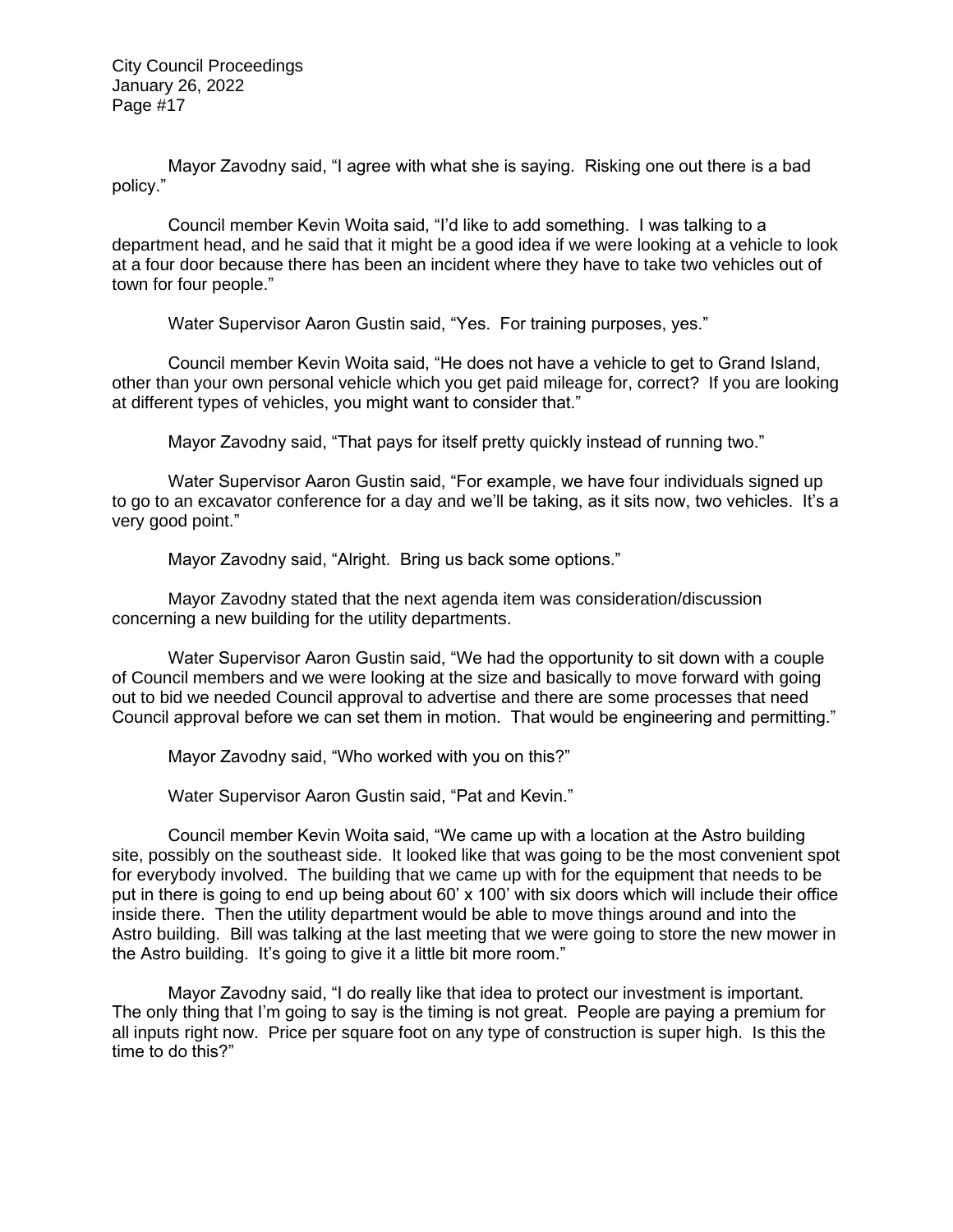Council member Bruce Meysenburg said, "I don't know that it's going to get any cheaper."

Mayor Zavodny said, "That's a discussion that I wanted to have."

Council member Tom Kobus said, "We need to protect that big investment."

Council member Pat Meysenburg said, "And they have to get out of the water plant, so they are going to move all of their equipment to the heated part of the Astro building and that leaves no place to park the Vac truck in the winter or any of their other equipment. They're losing a garage over by the water plant."

Water Supervisor Aaron Gustin said, "We have the 60% meeting with JEO today and in two months we will be looking at the 90 – 100% meeting in regard to the upgrade and then the bidding process, so within six to eight months, we'll have to have stuff out."

Mayor Zavodny said, "Normally, I would be leading this charge. I just felt that I had to express that concern and I've heard some rumbling that they think things will regress a little bit, but we don't know when. It's a balance of protecting your investments."

Council member Kevin Woita said, "I think we definitely need to look at what type of building we're going to be putting up."

Mayor Zavodny said, "If we put it up for bids and the price comes in at a number that we can't live with then we're not committed. Considering that we're only at the bidding step, ok."

Council member Tom Kobus made a motion to advertise for bids for a new building for the utility departments. Council Member Bruce Meysenburg seconded the motion. The motion carried.

Tom Kobus: Yea, Bruce Meysenburg: Yea, Pat Meysenburg: Yea, Jessica Miller: Yea, John Vandenberg: Yea, Kevin Woita: Yea

Yea: 6, Nay: 0

Mayor Zavodny stated that the next agenda item was consideration/discussion concerning the results of the south side camera work completed by Johnson Services and how to proceed.

Water Supervisor Aaron Gustin said, "We have the results of the south side camera inspection from Johnson Services. I took four very large binders over to the office, so if anyone wants to, they can take a look at those. I do also have a digital copy. Whose hands do you want me to put those results in, in terms of an engineer? The EPA, in their letter, specifically noted infiltration on the south side of David City. Obviously, there's points, Monte and Brett with Midlands, both said 'If you turn the camera upwards and you can see sky inside the sewer main. They did say that it is not as severe as the north side was but there are some areas that need to be fixed. There is main that they discovered that there is no record of us having. We found one of those when we were installing the water main on Iowa."

Mayor Zavodny said, "That, I have to say, I can't even believe that's possible."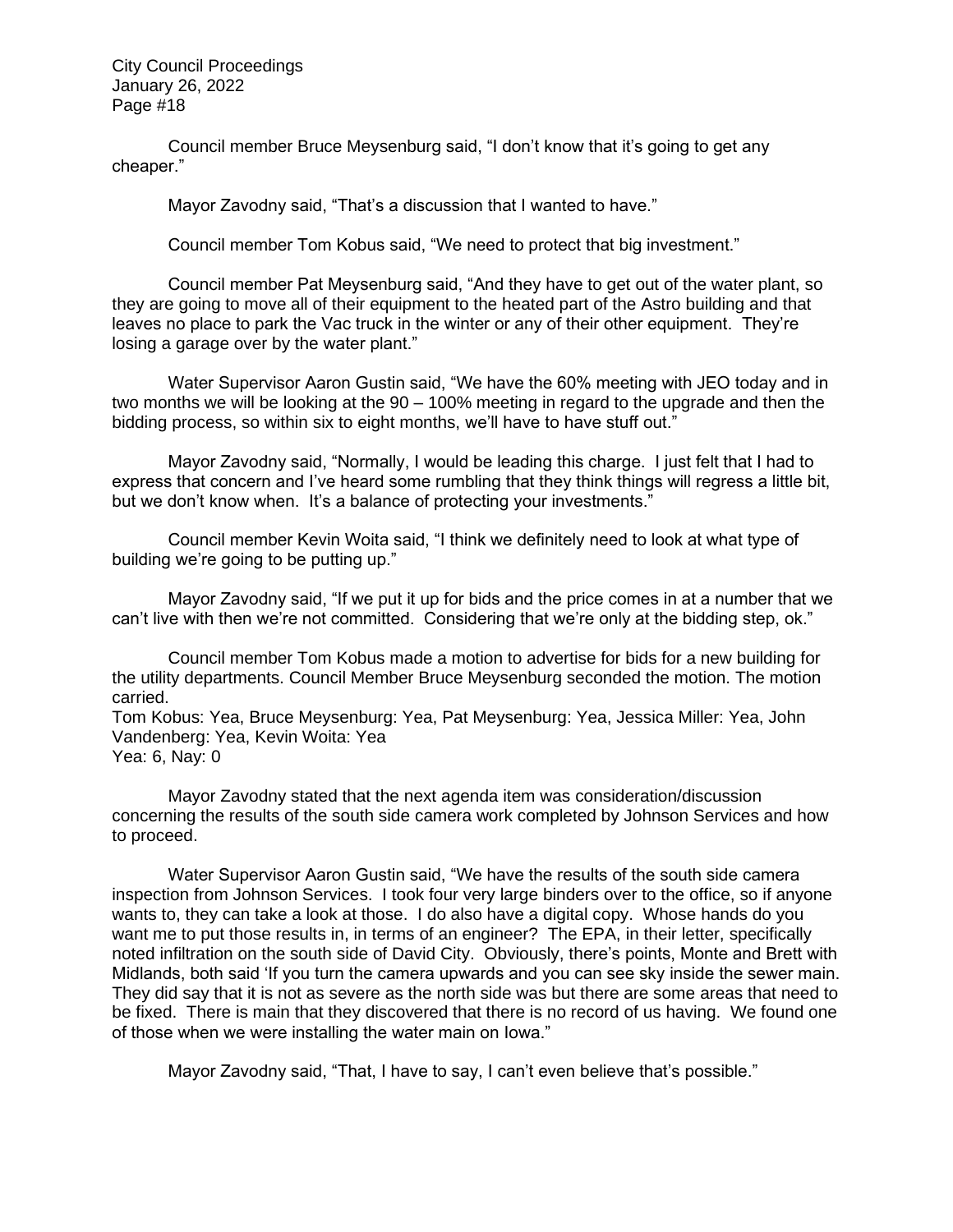Water Supervisor Aaron Gustin said, "It went off at a forty-five and someone just broke the side out of the sewer main and butted up another piece to it and didn't Fernco it. They didn't even bother to duct tape that one."

Mayor Zavodny said, "Just when I think this can't get any worse, we find ways."

Water Supervisor Aaron Gustin said, "Given that we are currently in a wastewater treatment plant evaluation, is this something that we want to put in Veenstra and Kimm's hands and see if they are willing to do so? Then, when it comes time to do something about it, it's a project basically coupled together? Does the Council want to look at it separately? Do you want to use our current engineer who is Olsson, or do we want to seek Veenstra and Kimm or somebody else since we have three engineers working with us on multiple projects in town?"

Council member Bruce Meysenburg said, "Did Veentra and Kimm give us a timeline on their evaluation?"

Water Supervisor Aaron Gustin said, "The conversation that I had with Bob, he said that when the evaluation results come back, they are going to amend the consent decree and that is going to allot us, basically, another three-year period of time, but that is not official. That is not in writing. That is just based on a conversation of what may happen. I'm not going to say that they said this and then back myself into a corner."

Mayor Zavodny said, "To me, the only responsible course of action is to choose the engineer who is going to work on this and this is something that we should use ARPA funds that are going to be coming to us because that is one-time money and it's nothing that you have to have that's sustainable and this is how you get this kind of a project done. You don't waste the money on something else. We knew that the north side was bad, and we've done half of the job. We need to finish the job. You see on your agenda tonight that there are citizens that have issues because we don't have a system that we really are comfortable with both on the water and the wastewater side."

Water Supervisor Aaron Gustin said, "Do we want to reach out to somebody that we currently work with, or do we want to reach out to someone completely new?"

Mayor Zavodny said, "Why don't we put out a request for proposals? Everybody ok with that? I think that way we can see what everybody's thought process is and pick the best one. I was happy when we did that with JEO. We liked their approach the best and we chose that one."

Council member Jessica Miller made a motion to advertise for a request for proposals for the south side slip lining project. Council Member John Vandenberg seconded the motion. The motion carried.

Tom Kobus: Yea, Bruce Meysenburg: Yea, Pat Meysenburg: Yea, Jessica Miller: Yea, John Vandenberg: Yea, Kevin Woita: Yea

Yea: 6, Nay: 0

Mayor Zavodny stated that the next item on the agenda was consideration of installing 800' of water and sewer main to accommodate industrial expansion.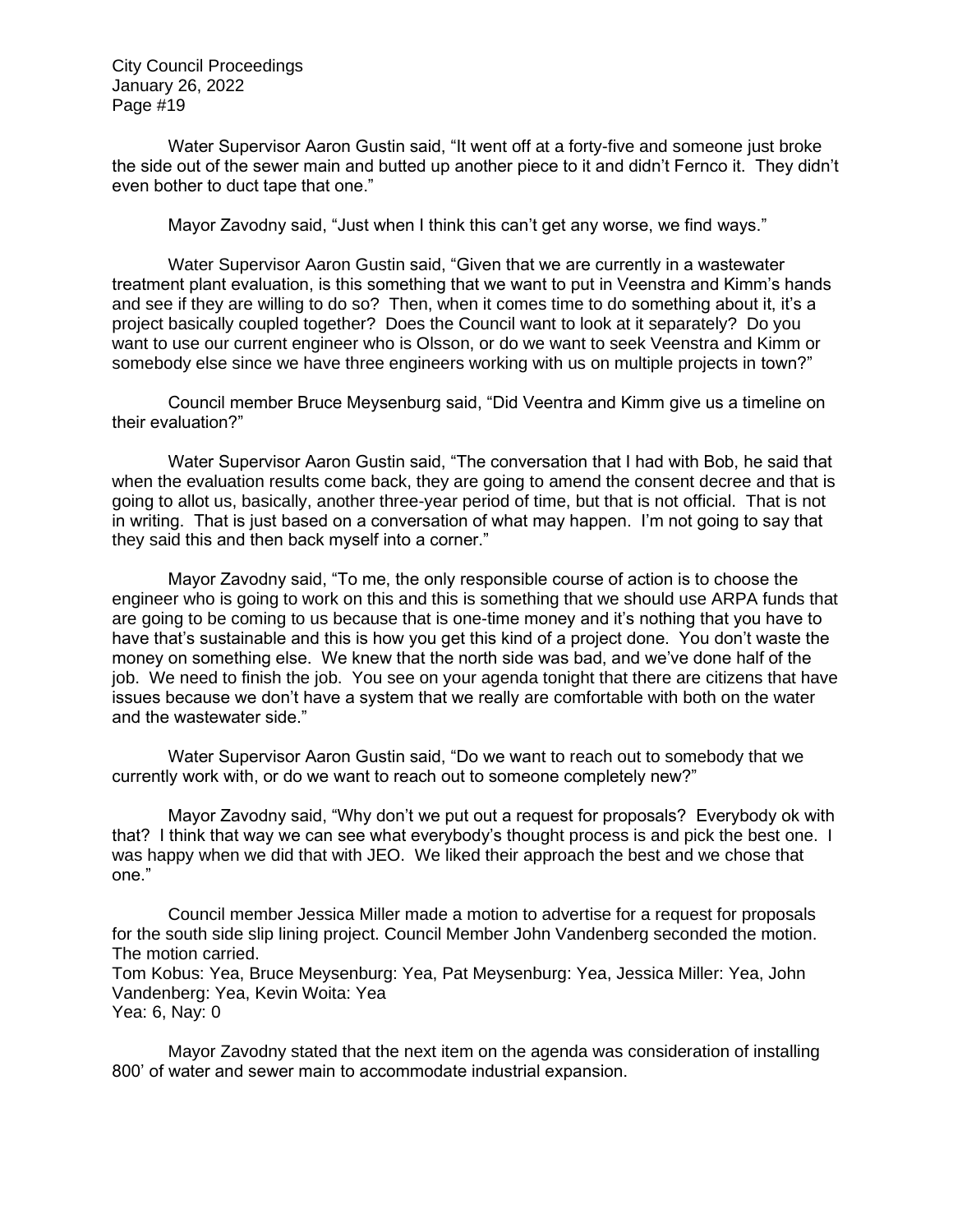Water Supervisor Aaron Gustin said, "Since I believe that it is public and official, Akrs Equipment is building a new facility. I had the opportunity to speak with their CFO yesterday and his timeline for construction was early 2023. If that is going to take place, these utilities need to be installed tomorrow. So, we need to get the ball rolling on that because we are next to a highway and this is going to be a permitted project and it needs to be engineered and so there's going to be engineering time and costs, permitting time and costs and then installing all of that in accordance with those specs. If we don't get going on it, we're going to set Akrs back and it could be a fairly long setback."

Mayor Zavodny said, "To summarize what Aaron just told you, we gotta go. I feel good that it's open area and we have the expertise to certainly get it done. These things are going to be coming at you fast and furious. We've got to get a road. We've got a lot going on to get Akrs ready to go. So, these things will be coming to you probably every month for the next year or so."

Council member Kevin Woita said, "What about Timpte? Are they going to need any sewer or water?"

Water Supervisor Aaron Gustin said, "I had the opportunity to speak with Jeff Thompson and it will be easy to facilitate utilities for them on their particular property. Did the snip make it in the packet?"

Mayor Zavodny said, "We may need to visit about that for a little bit."

Water Supervisor Aaron Gustin said, "Ok. If that is going to be changing, I have absolutely no idea what the plan is with this plot of land, but we are going to be creating a dead end coming up here, a relatively long dead end. If this is going to be developed, it would behoove us to make a plan to at least create a loop because down here we have the water main that ends on the west side of their property."

Alan Zavodny said, "In the last twenty-four hours things have changed a little bit. We're going to relook at that. We've got to figure out how we're going to run our street to the north. We've got to figure out to get some utilities to some different areas. Let's get moving on getting that going."

Council member Pat Meysenburg made a motion to adjourn. Council Member Tom Kobus seconded the motion. The motion carried and Mayor Zavodny declared the meeting adjourned at 7:59 p.m.

Tom Kobus: Yea, Bruce Meysenburg: Yea, Pat Meysenburg: Yea, Jessica Miller: Yea, John Vandenberg: Yea, Kevin Woita: Yea

Yea: 6, Nay: 0